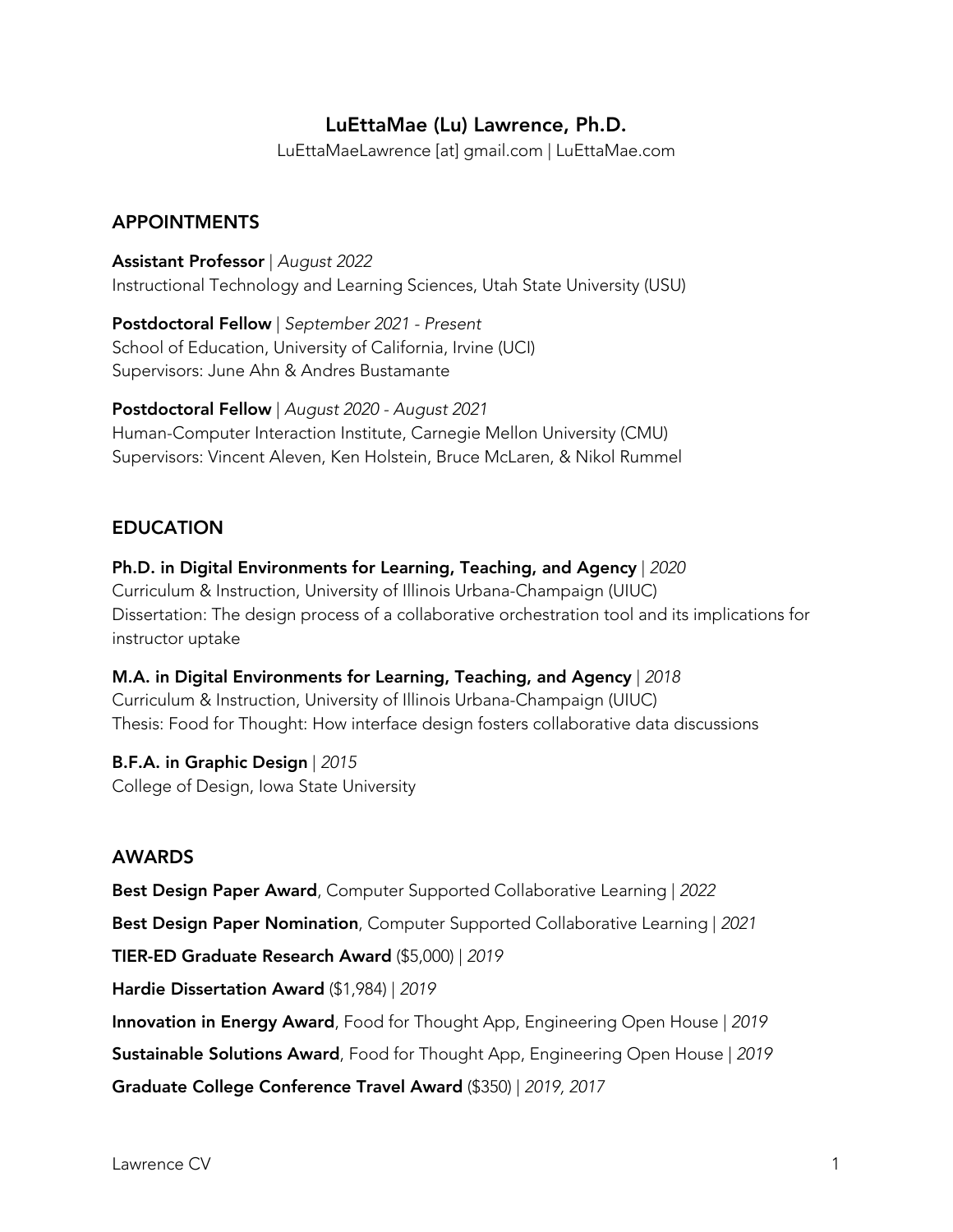Hardie Conference Travel Support Award (\$500) | *2019* Block Grant Conference Travel Grant (\$1,163) | *2018* DELTA Travel Fellowship (\$200) | *2017* Janice Peterson Anderson Award Nominee | *2015* Bronze Award, BrassRing100 Exhibition | *2014* Harry Watts Scholarship Nominee | *2014*

## **GRANTS**

(I have led or significantly contributed to writing and developing the following funded grants)

4 Supporting collaborative reflections by K-12 teachers with analytics from intelligent tutoring software

National Science Foundation RETTL Award #2119501 (\$850,000) | *Awarded 2021*  Principal Investigators: Vincent Aleven & Nikol Rummel

- 3 Parent-child collaborative problem solving in a museum exhibit University of Illinois Campus Research Board (\$20,000) | *Awarded 2018-2020*  Principal Investigator: Emma Mercier
- 2 Designing interdisciplinary lessons around collaborative software for the middle school classroom

O'Leary Learning Center Grant (\$1,000) | *Awarded 2017-2018* Principal Investigators: Susan Kelly, Megan Kessler, LuEttaMae Lawrence, & Jenn White

1 A new framework for implementing collaboration among designers and educational researchers

O'Leary Learning Center Grant (\$1,000) | *Awarded 2017-2018*  Principal Investigators: LuEttaMae Lawrence & Amanda Henderson

### PUBLICATIONS

- $* =$  Student mentee co-author
- $**$  = Community partner co-author

### PEER REVIEWED ARTICLES

21 Aleven, V., Blankestijn, J., Lawrence, L., Nagashima, T., & Taatgen, N. (2022). A dashboard to support teachers during students' self-paced AI-supported problem-solving practice. In *17th European Conference on Technology Enhanced Learning*, EC-TEL 2022, Toulouse, France, September 12-16, 2022. Springer Nature, Cham. [Full paper; Acceptance rate 27%]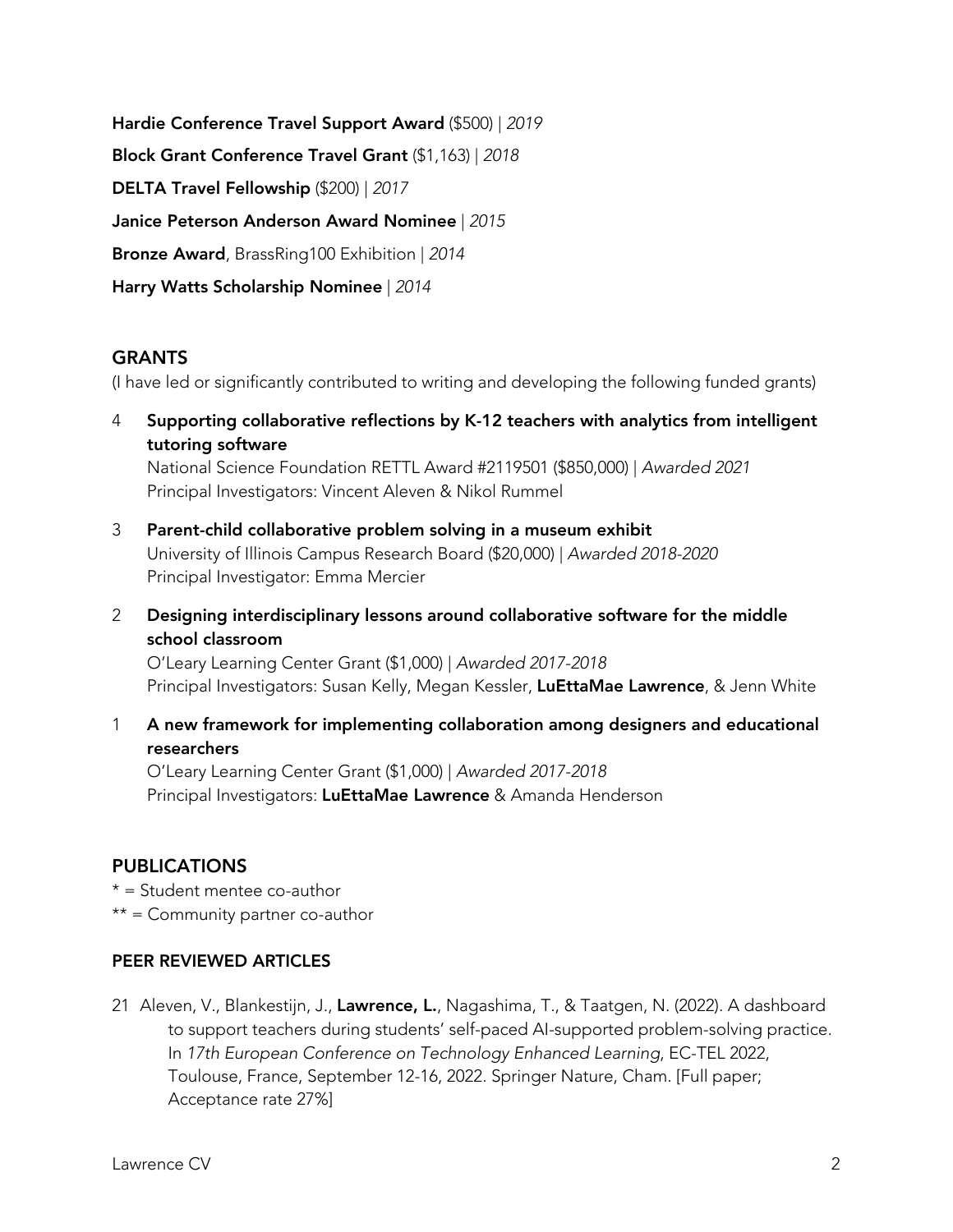- 20 \*Yang, K., Lu, Z., Echeverria, V., Sewall, J., Lawrence, L., Rummel, N., & Aleven, V. (2022). An exploratory classroom study into orchestrating dynamic transitions between individual and collaborative AI-tutored problem solving. In *International Conference on Artificial Intelligence in Education*. Springer, Cham. [Short paper; Acceptance rate 20%]
- 19 Hmelo-Silver, C. E., Puntambekar, S., Glazewski, K., Lawrence, L., Rummel, N., Aleven, V., ... Worsley, M. (2022). AI and ambitious learning practices. Symposium conducted at the *15th Annual Conference on Computer Supported Collaborative Learning*. International Society of the Learning Sciences. Hiroshima, Japan. [Symposium]
- 18 Lawrence, L. (2022). Examining design-based implementation research through linkographic analysis. Symposium conducted at the *16th Annual International Conference of the Learning Sciences*. International Society of the Learning Sciences. Hiroshima, Japan. [Symposium]
- 17 Lawrence, L., \*Guo, B., \*Yang, K., Echeverria, V., \*Kang, Z., \*Bathala, V., \*Li, C., \*Huang, W., Rummel, N., & Aleven, V. (2022). Process to co-design AI-based orchestration tools to support dynamic transitions: Design narratives through Conjecture Mapping. Paper accepted at the *15th Annual Conference on Computer Supported Collaborative Learning*. International Society of the Learning Sciences. Hiroshima, Japan. Best Design Paper. [Full paper]
- 16 Lawrence, L., Rummel, N., & Aleven, V. (2022). Ethical consideration for designing AI to support dynamic learning transitions. Symposium conducted at the *16th Annual International Conference of the Learning Sciences*. International Society of the Learning Sciences. Hiroshima, Japan. [Symposium]
- 15 Mercier, E., Lawrence, L., Ahn, J., Wegemer, C., Benichou, M., Kali, Y., ... Cheng, B. (2022). Mapping the complexities and benefits of research-design partnerships. Symposium conducted at the *16th Annual International Conference of the Learning Sciences*. International Society of the Learning Sciences. Hiroshima, Japan. [Full paper]
- 14 Lawrence, L., Holstein, K., Berman, S., Fancsali, S., McLaren, B. M., Ritter, S., & Aleven, V. (2021). Teachers' Orchestration Needs During the Shift to Remote Learning. In *Technology Enhanced Learning for a Free, Safe, and Sustainable World: 16th European Conference on Technology Enhanced Learning*, EC-TEL 2021, Bolzano, Italy, September 20–24, 2021, Proceedings (pp. 347-351). Springer Nature, Cham. [Short paper; Acceptance rate 27%]
- 13 \*Yang, K., Lawrence, L., Echeverria, V., \*Guo, B., Holstein, K., Rummel, K., & Aleven, V. (2021). Surveying Teachers' Preferences and Boundaries Regarding Human-AI Control in Dynamic Pairing of Students for Collaborative Learning. In *Technology-Enhanced Learning for a Free, Safe, and Sustainable World: 16th European Conference on*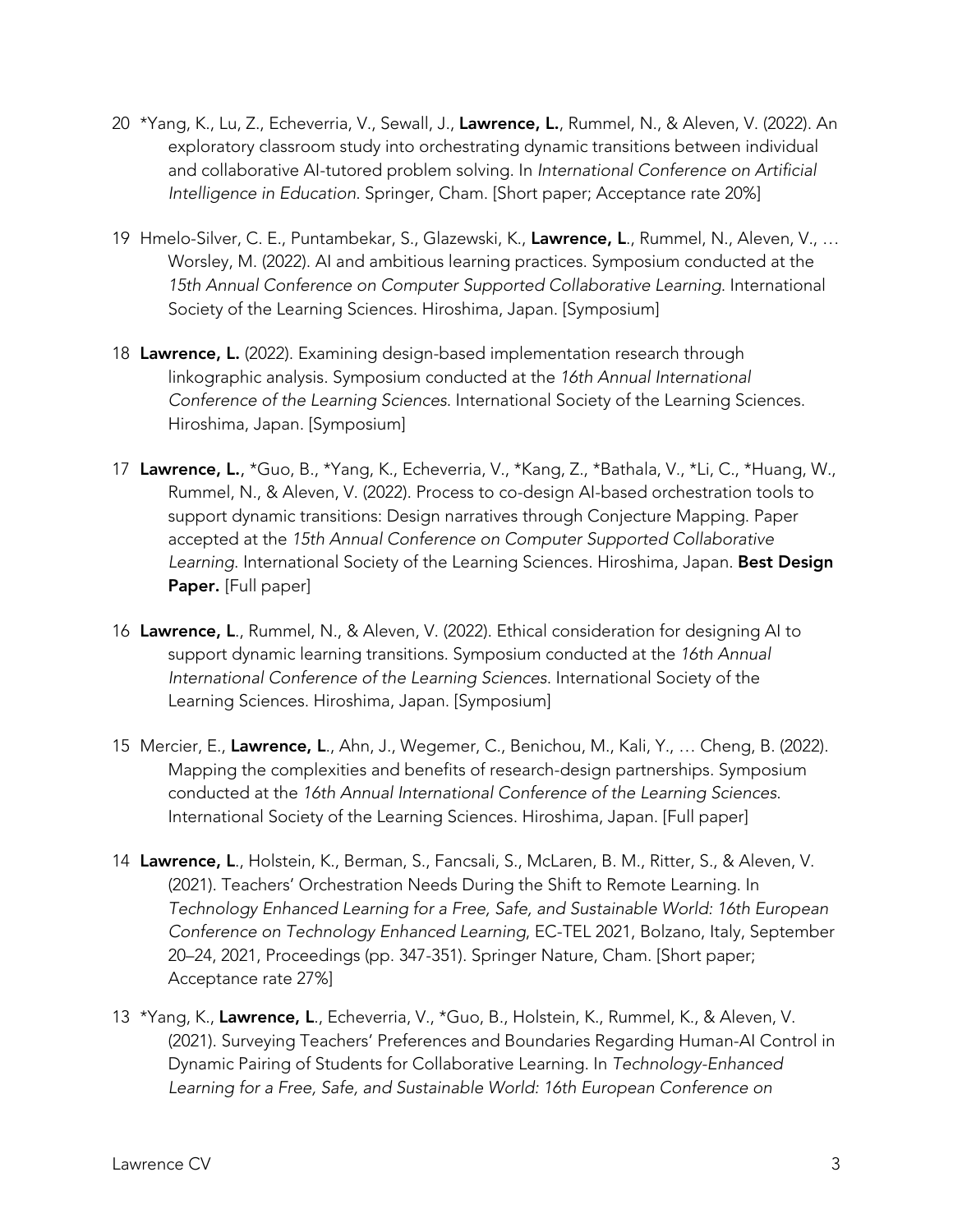*Technology Enhanced Learning*, EC-TEL 2021, Bolzano, Italy, September 20–24, 2021, Proceedings (pp. 260-274). Springer Nature, Cham. [Full paper; Acceptance rate 27%]

- 12 \*Jang, J., \*Lee, J., Echeverria, V., Lawrence, L., & Aleven, V. (2021). Explorations of designing spatial classroom analytics with virtual prototyping. In *Proceedings of the 11th International Learning Analytics & Knowledge Conference (LAK21)*, April 12–16, 2021, Irvine, CA, USA. ACM, New York, NY, USA, (pp. 518-524). https://doi.org/10.1145/3448139.3448192. [Full paper; Acceptance rate 29%]
- 11 \*Yang, K., Wang, X., Echeverria, V., Lawrence, L., Holstein, K., Rummel, K., & Aleven, V. (2021). SimPairing - Exploring policies for dynamically teaming up students through log data simulation. In Hsiao I., Sahebi S., Bouchet F., & Vie J.J. (Eds.), *Proceedings, Fourteenth International Conference on Educational Data Mining (EDM 2021*) (pp. 183- 194). Educational Data Mining Society. [Full paper; Acceptance rate 27%]
- 10 Lawrence, L., Shehab, S., & Tissenbaum, M. (2021). Human-centered design taxonomy: Case study application with novice, multidisciplinary designers. Symposium conducted at the *15th Annual International Conference of the Learning Sciences*. International Society of the Learning Sciences. (pp. 860-861). Bochum, Germany. [Symposium; Acceptance rate 27%]
- 9 Lawrence, L., \*Tucker, T., & Mercier, E. (2021). Examining the influence of instructor interventions on group collaboration. In *Proceedings of the 14th International Conference on Computer-Supported Collaborative Learning-CSCL 2021.* International Society of the Learning Sciences. (pp. 161-164). Bochum, Germany. Best Design Paper Nominee. [Short paper; Acceptance rate 27%]
- 8 \*Tucker, T., Lawrence, L., & Mercier, E. (2021). Investigating the effectiveness of an orchestration tool on the nature of students' collaborative interactions during group work. Proceedings of the *2021 ASEE Virtual Annual Conference Content Access, Virtual Conference*. https://peer.asee.org/38174 [Full paper; Impact factor 0.40]
- 7 Shehab, S., Lawrence, L., & Tissenbaum, M. (2021). Integrating human-centered design in a food science capstone course: A case study. Symposium conducted at the *15th Annual International Conference of the Learning Sciences.* International Society of the Learning Sciences. (pp. 861-862). Bochum, Germany. [Symposium; Acceptance rate 27%]
- 6 Shehab, S., Tissenbaum, M., Lawrence, L., Lewis, D. R., Easterday, M., Carlson, S., ... & Sawyer, K. (2021). Towards brining human-centered design to K-12 and post-secondary classrooms. *Symposium conducted at the 15th annual International Conference of the Learning Sciences*. International Society of the Learning Sciences. (pp. 859-866). Bochum, Germany. [Full paper; Acceptance rate 27%]
- 5 Shehab, S., Lawrence, L., Mercier, E., \*\*Margotta, A., \*\*Livingston, L., \*\*Silva, M., & Tucker, T. (2020). Towards the effective implementation of collaborative problem solving in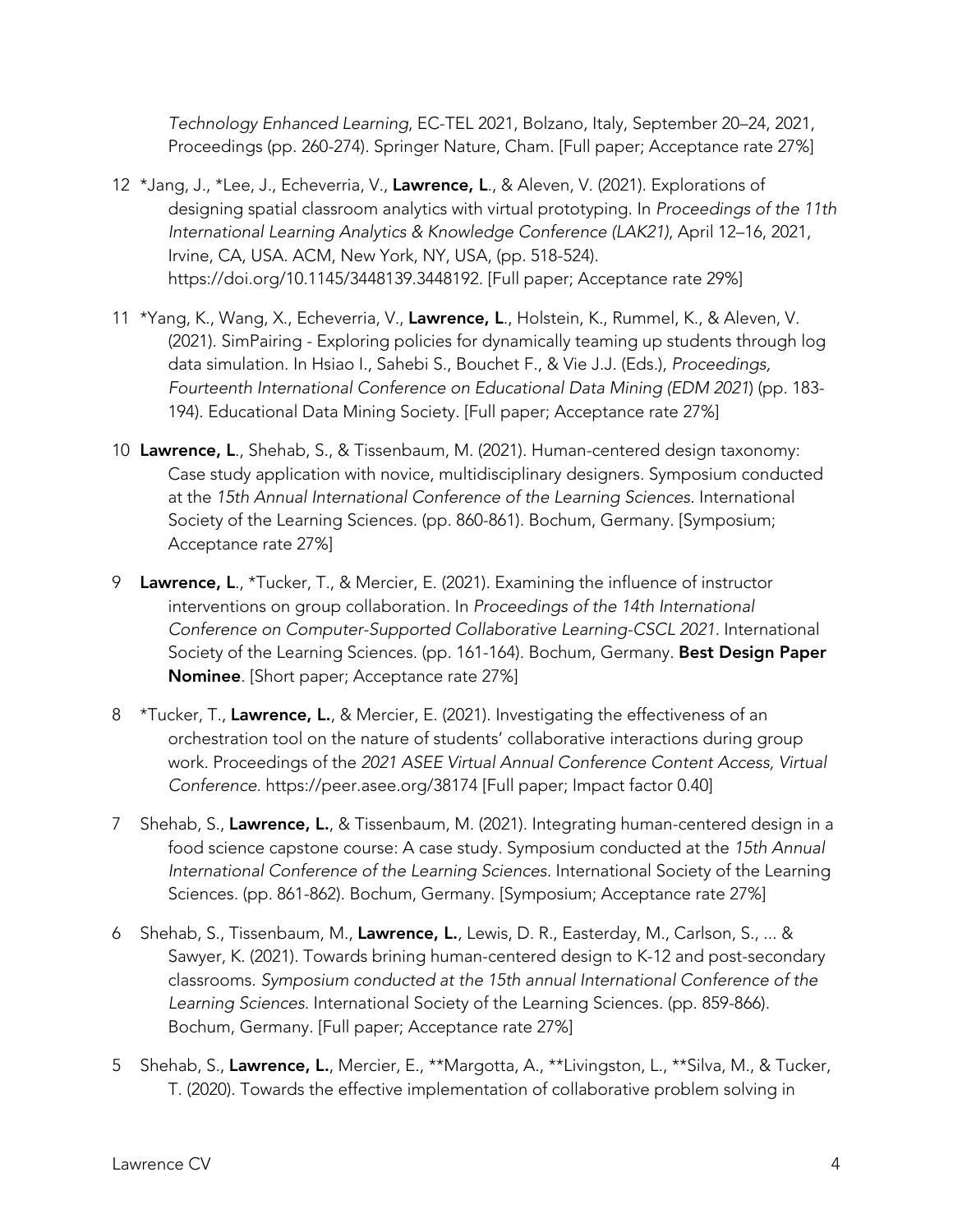undergraduate engineering classrooms: Co-designing guidelines for teaching assistants. *Proceedings of the 2020 ASEE Virtual Annual Conference Content Access, Virtual Online.* https://doi.org/*10.18260/1-2--35396* [Full paper; Impact factor 0.49]

- 4 Lawrence, L. & Mercier, E. (2019). Co-design of an orchestration tool: Supporting engineering teaching assistants as they facilitate collaborative learning. *Interaction Design and Architecture(s) Journal*, (42), 111-130. [Journal]
- 3 Lawrence, L., & Mercier, E. (2019). A review of the evolving definition of orchestration: Implications for research and design. In *A wide lens: Combining Embodied, Enactive, Extended, and Embedded Learning in Collaborative Settings.*13th International Conference on Computer-Supported Collaborative Learning (pp. 829-830). Lyon, France. [Poster; Acceptance rate 30%]
- 2 Kelly, S. B., Lawrence, L., & Mercier, E. (2017). Engaging everyday science data to help make sense of data. In *Making a Difference—Prioritizing Equity and Access in CSCL: The 12th International Conference on Computer Supported Collaborative Learning.* (pp. 581- 584). Philadelphia, USA. [Short paper; Acceptance rate 35%]
- 1 Lawrence, L. & Mercier, E. (2017). Designing visualizations to monitor collaboration in engineering discussion sessions. In Vogel, C. & Muratovski, G. (Eds.), *Re: Research*. Cincinnati, OH: International Association of Societies of Design Research. https://doi.org/10.7945/ C25Q4P [Full paper; Acceptance rate 60%]

## BOOK CHAPTERS & VIGNETTES

- 2 Lawrence, L., \*Szura, J. W., Begolli, K., \*\*Minko, J., Bustamante, A., & Ahn, J. (accepted). Tiered levels of engagement for teacher partnerships. *RPP brokers handbook: A guide to brokering in education research-practice partnership*. Houstin, TX: National Network of Education Research-Practice Partnerships (NNERPP).
- 1 Cromley, J. G., & Lawrence, L. (2018). Multimedia simulations that foster deep learning: Findings from a review of the literature. R. Zheng (Ed*.). Strategies for Deep Learning with Digital technology: Theories and practices in education*. 93-110. Hauppauge, NY: Nova Science Publishers.

## OTHER PUBLICATIONS

- 2 Lawrence, L., Shehab, S., \*\*Livingston, L., & \*\*Margotta, A. (2019). Collaborative teaching sequence: A guide for teachers. CoLearnLab Resources. https://www.colearnlab.org/resources
- 1 Kelly, S., Lawrence, L., & Mercier, E. (2017). Food for Thought: User and resource guide. CoLearnLab Resources. https://www.colearnlab.org/resources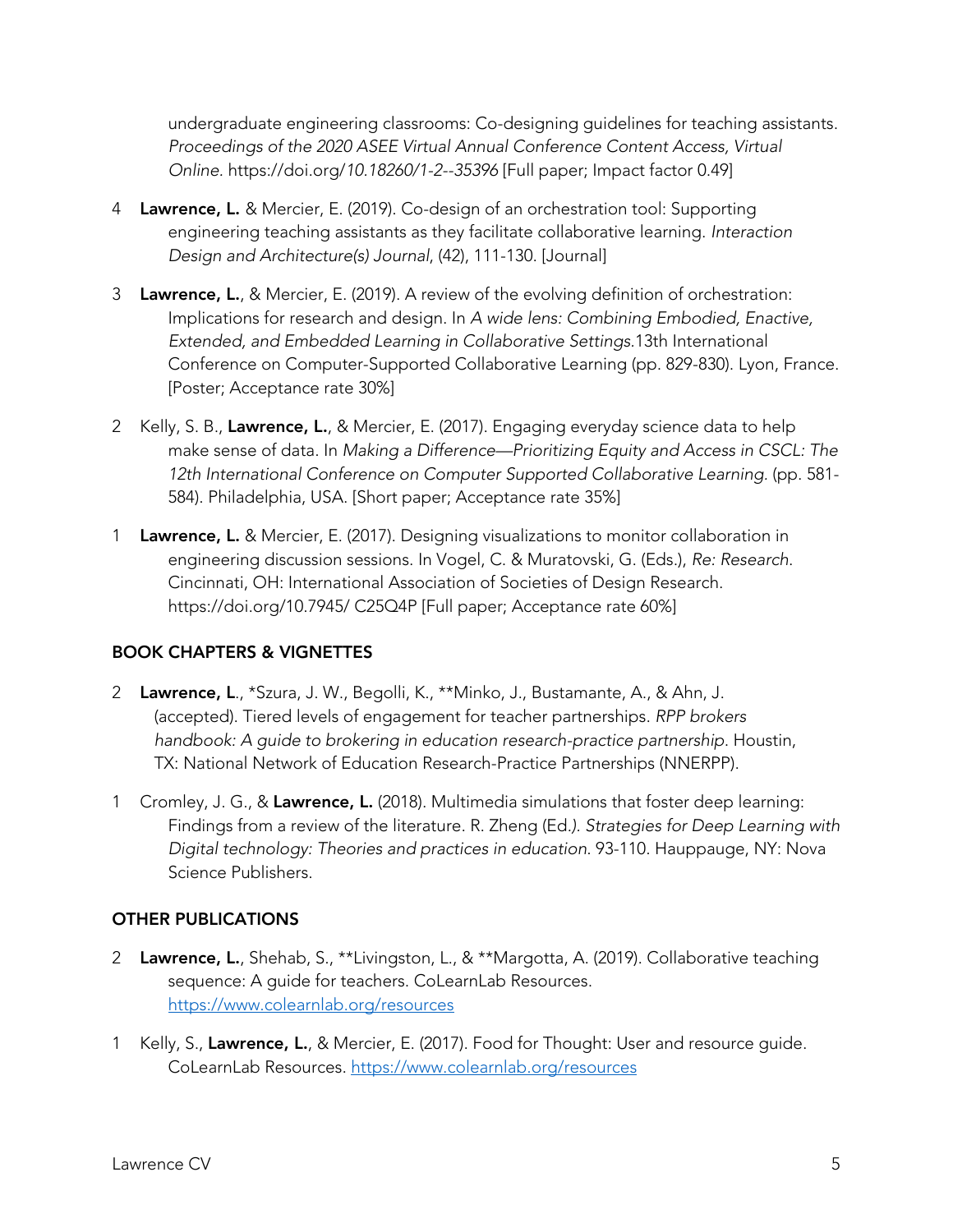### UNDER REVIEW & IN PREPARATION

- 4 Cromley, J., Chen, R., & Lawrence, L. (under review) Meta-analysis of STEM learning using virtual reality: Benefits across the board.
- 3 Echeverria, V. \*Yang, K., Wang, X., Lawrence, L., Rummel, N., & Aleven, V. (revise and resubmit). Designing human-AI orchestration tools to support dynamic classroom transitions.
- 2 Lawrence, L., Shehab, S., & Tissenbaum, M. (under review). The development and implementation of a taxonomy for teaching and learning human-centered design.
- 1 Lawrence, L., Tucker, T., Bosch, N., Paquette, L., & Mercier, E. (in preparation). Accuracy and effectiveness of models for predicting collaboration on instructors' strategies and groups' collaboration.

## RESEARCH EXPERIENCE

### Postdoctoral Fellow | *September 2021 – Present*

Fraction Ball Principal Investigators: Andres Bustamante, June Ahn, Drew Bailey, Kreshnik Begolli, Katherine Rhodes, & Linsey Richland EF+Math Program

### Postdoctoral Fellow | *September 2021 – Present*

Co-Designing Technology with Latinx Families to Promote Playful Learning in the City Principal Investigators: Andres Bustamante, June Ahn, Sarah Lytle, & Shelly Kessler Heising Simons Foundation

### Postdoctoral Fellow | *August 2020 – August 2021*

Enhancing Student Learning with an Orchestration Tool for Personalized Teacher-Student Interactions in Classroom Using Intelligent Tutoring Software Principal Investigators: Vincent Aleven & Bruce McLaren Institute of Education Sciences (R305A180301)

### Postdoctoral Fellow | *August 2020 – August 2021*

Human/AI Co-Orchestration of Dynamically-Differentiated Collaborative Classrooms Principal Investigators: Vincent Aleven, Nikol Rummel, & Ken Holstein National Science Foundation (1822861)

## Graduate Research Assistant | *January 2019 – August 2020*

Human Centered Design Assessment Principal Investigators: Mike Tissenbaum Siebel Center for Design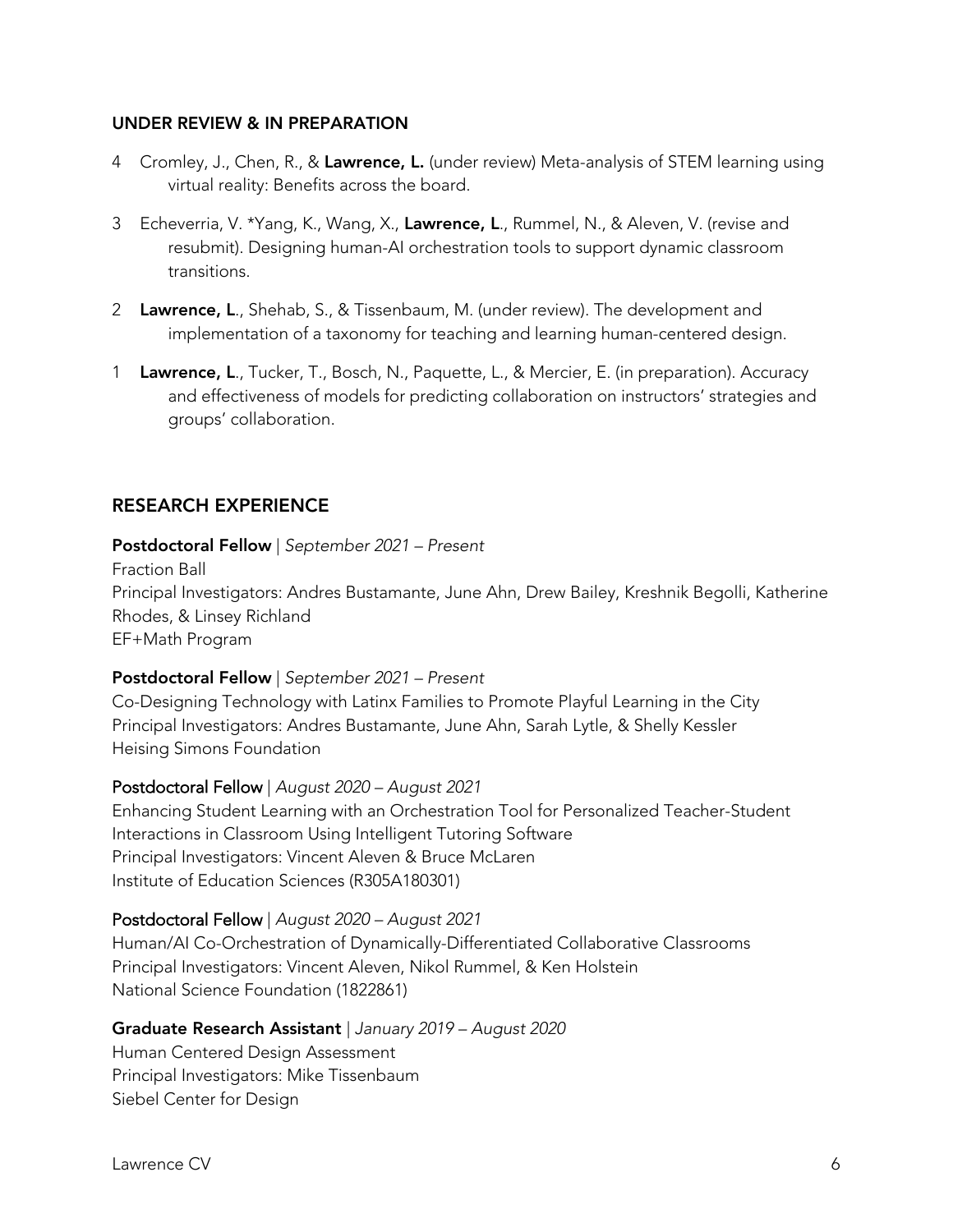### Design Research Consultant | *August 2018 – August 2020*

Parent-Child Collaborative Problem Solving in a Museum Exhibit Principal Investigator: Emma Mercier Campus Research Board (RB18110)

### Graduate Research Assistant | *August 2017 – August 2020*

Improving Collaborative Learning in Engineering Classes Through Integrated Tools for Instructors and Students Principal Investigators: Emma Mercier & Luc Paquette National Science Foundation (1628976)

### Graduate Research Assistant | *May 2017 – December 2018*

Meta-Analysis to Support an Integrated Theory of Multimedia Learning Principal Investigator: Jennifer Cromley National Science Foundation (1661231)

### Graduate Research Assistant | *December 2015 – Aug 2017*

Fostering Collaborative Drawing and Problem Solving through Digital Sketch and Touch Principal Investigators: Emma Mercier, Joshua Peschel, & Geoffrey Herman National Science Foundation (1441149)

### Graduate Research Assistant | *December 2015 – May 2017*

Computer Supported Collaborative Learning for the Development of Environmental Literacies Principal Investigator: Emma Mercier Campus Research Board (RB15253)

## PRESENTATIONS

## INVITED PRESENTATIONS, PANELS, & WORKSHOPS

- 15 Dimitriadis, Y., Martinez-Maldonado, R., Campos, F., Sarmiento, J. P., Lawrence, L., Hernandez-Leo, D., Barreiros, C., Nicholson, R., & Buckingham S. (2022). Humancentered learning analytics*.* Workshop presented at the *Learning Analytics Summer Institute*, Virtual, June 13-17, 2022. [Invited Workshop]
- 14 Lawrence, L., (2022). Playful STEM Learning: Fraction Ball. Committee for Education and Culture of the Bavarian Parliament, Irvine, CA, May 4, 2022*.* [Invited Speaker]
- 13 Lawrence, L., (2022). Co-designing AI-based orchestration tools to support dynamic transitions. University of Pittsburgh, Virtual, March 28, 2022. [Invited Speaker]
- 12 Lawrence, L., (2021). Playful STEM Learning: Fraction Ball. University of Massachusetts Amherst, Virtual, *October 20, 2021*. [Invited Speaker]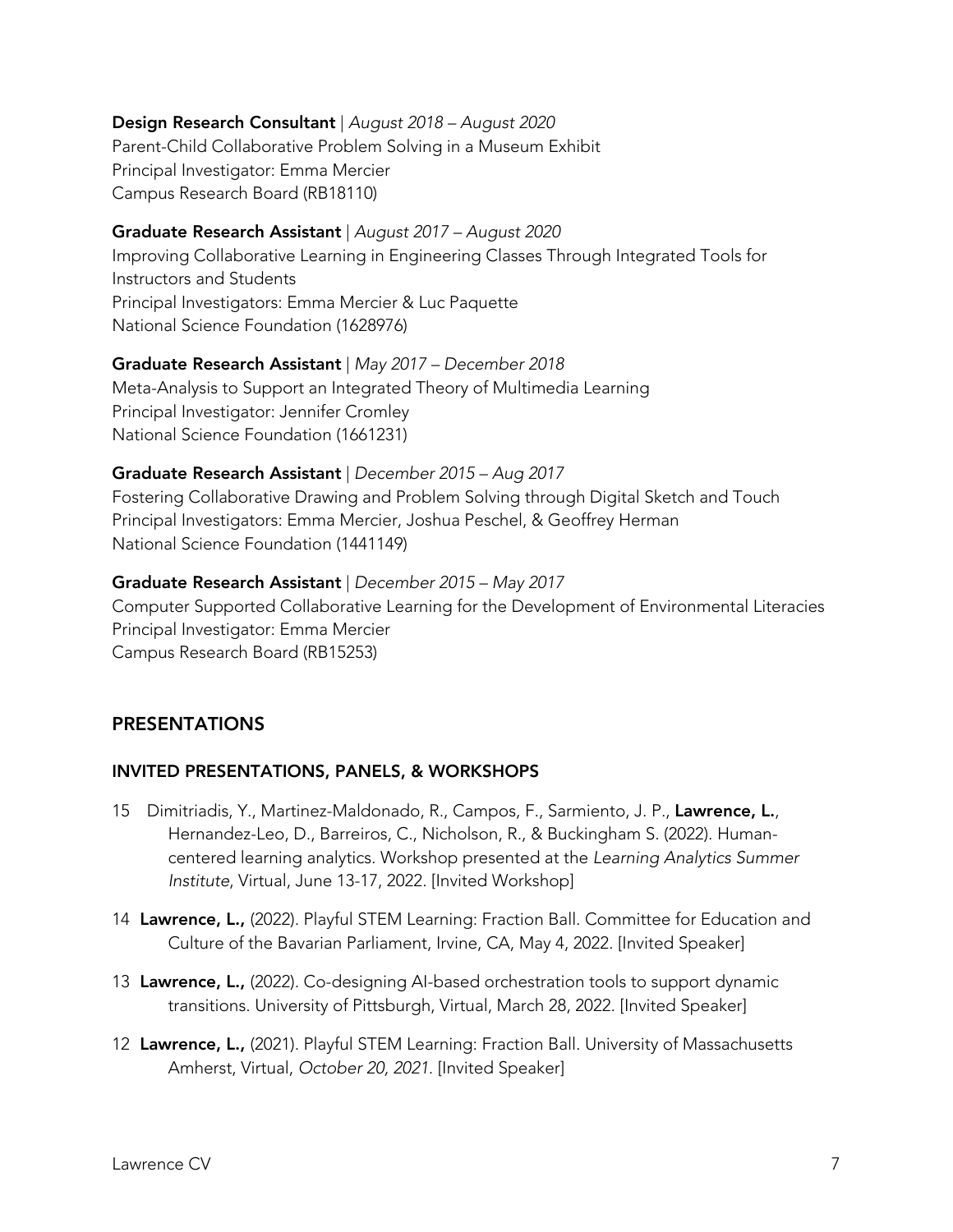- 11 Lawrence, L., (2021). Designing your research: Academic poster design. Learning Sciences Graduate Student Conference, Virtual, *October 3, 2021*. [Invited Workshop]
- 10 Lawrence, L., (2021). How do we engage in equitable design processes to design learning analytics. *Equitable Learning Analytics - Why should everyone care?* Learning Analytics & Knowledge Conference, Virtual, *April 18, 2021*. [Invited Panelist]
- 9 Lawrence, L., (2021). Exploring the design process and use of a teacher orchestration tool. Ruhr-University Bochum (RUB), Bochum, Germany, Virtual, February 4, 2021. [Invited Speaker]
- 8 Lawrence, L., (2020). Human-centered design: A case study application with novice, multidisciplinary designers. Siebel Center for Design, Champaign, IL, December 3, 2020. [Invited Speaker]
- 7 Lawrence, L., (2020). Designing AI-based orchestration tools to support the sudden shift to remote learning. Digital Environments for Learning, Teaching, and Agency, Champaign, IL, October 20, 2020. [Invited Speaker]
- 6 Lawrence, L., (2020). Exploring the design process and use of a teacher orchestration tool. Human-Computer Interaction Institute, Carnegie Mellon University, September 4, 2020. [Invited Speaker]
- 5 Lawrence, L., (2020). Mapping design features to learning outcomes. Playful Journey Lab, MIT, Boston, MA, February 18, 2020. [Invited Workshop]
- 4 Lawrence, L., (2018). Designing technology to educate students on the environmental impact of food. Food Science and Human Nutrition Graduate Student Association, Champaign, IL, October 29, 2018. [Invited Speaker]
- 3 Lawrence, L., (2018). Educational game design. Playful by Design Spring Symposium, Champaign, IL, April 7, 2018. [Invited Panelist]
- 2 Lawrence, L., (2018). Designing your research: Academic poster design. Special Education Graduate Student Organization, Champaign, IL, September 28, 2018*.* [Invited Workshop]
- 1 Lawrence, L., (2018). Design for collaborative learning. Physics Education Research Group, Champaign, IL, June 7, 2018. [Invited Speaker]

# TUTORIALS & WORKSHOPS ORGANIZED (PEER REVIEWED)

5 Dimitriadis, Y., Martinez-Maldonado, R., Campos, F., Sarmiento, J. P., Lawrence, L., Hernandez-Leo, D., Barreiros, C., Nicholson, R., & Buckingham S. (2021). *Humancentered learning analytics.* Workshop presented at the European Conference on Technology Enhanced Learning, Virtual, September 20-22, 2021.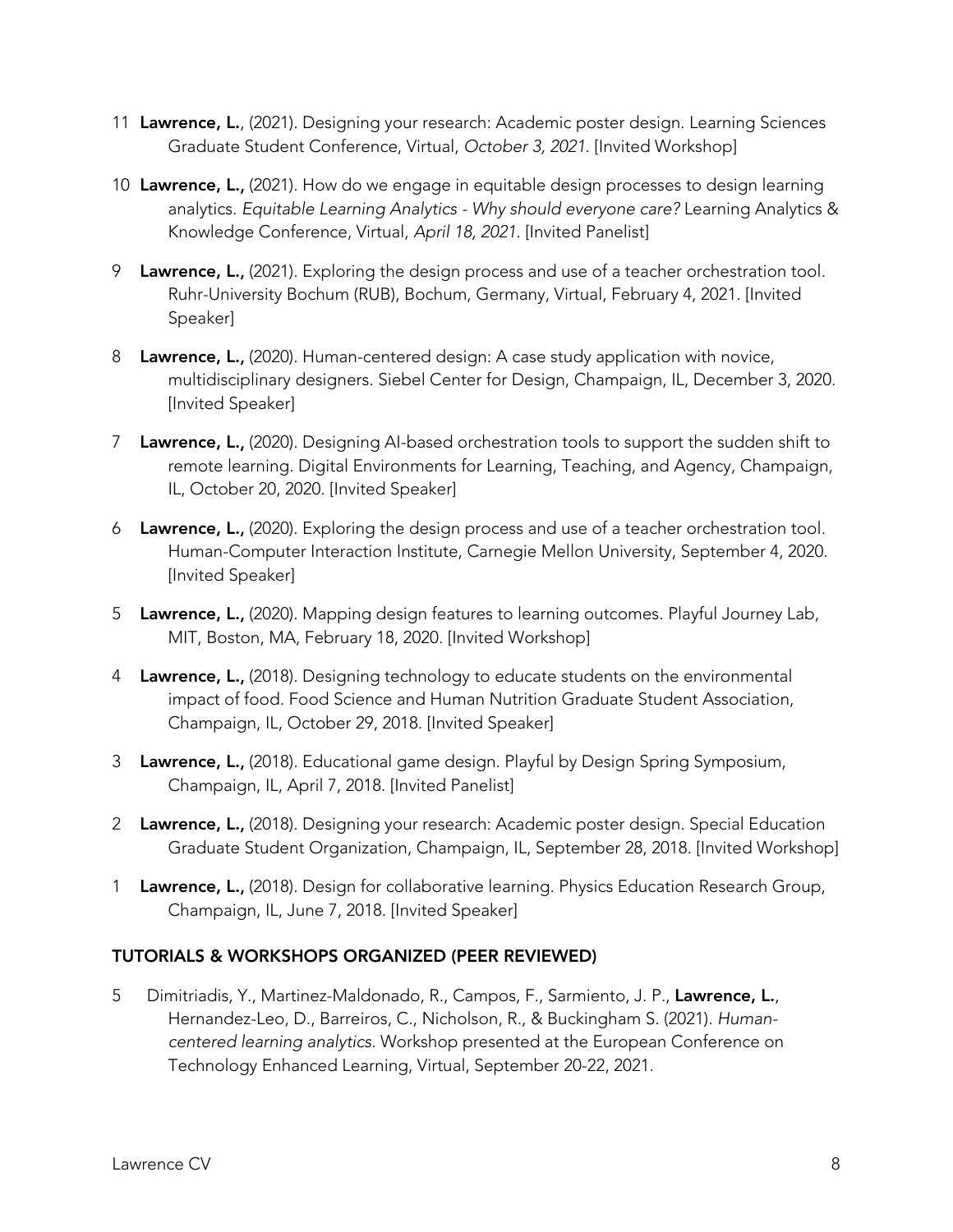- 4 Echeverria, V., Lawrence, L., Tsai, Y. S., Fernandez-Nieto, G. M., Singh, S., & Martinez-Maldonado, R. (2021). *A tutorial on data storytelling for learning analytics dashboards.* Workshop presented at the Learning Analytics and Knowledge Conference, Virtual, April 12-13, 2021
- 3 Martinez-Maldonado, R., Dimitriadis, Y., Holstein, K., Wise, A., Prieto-Alvarez, C., Campos, F., Sarmiento, J. P., Ahn, J., Lawrence, L., & Buckingham S. (2021). *Human-centered learning analytics.* Workshop presented at the Learning Analytics and Knowledge Conference, Virtual, April 12-13, 2021.
- 2 Shehab, S., Lawrence, L., O'Bryan, L., & Switzky, R. (2019). *Bringing the human-centered design approach to the K-12 classrooms.* Workshop presented at the Illinois New Teacher Collaborative summer conference, Champaign, IL, USA, June 25-26, 2019.
- 1 Lawrence, L. (2017). *Communicating your research: Poster design.* LSGSC 2017 Conference Proceedings. Workshop presented at the meeting of the Learning Sciences Graduate Students Conference, Bloomington, IN, USA, October 18-19, 2017.

### CONFERENCE PRESENTATIONS (PEER REVIEWED)

- $* =$  Student mentee co-author
- 16 Lawrence, L., \*Guo, B., \*Yang, K., Echeverria, V., Rummel, K., & Aleven, V. (2022). Codesigning an AI-based orchestration tool to support dynamic transitions between individual and collaborative learning. Paper accepted at the *American Educational Research Association*, San Diego, CA, USA, April 21-26, 2022.
- 15 Lawrence, L., Shehab, S., Tissenbaum, M., \*Rui, T., & \*Hixon, T. (2021). *Human-centered* design taxonomy: Case study application with novice, multidisciplinary designers. Paper accepted at the *American Educational Research Association*, Virtual Conference, April 9- 12, 2021.
- 14 Shehab, S., Lawrence, L., Tissenbaum, M., \*Rui, T., & \*Hixon, T. (2021). *Integrating humancentered design in higher education courses: Evaluating the first iteration.* Paper accepted at the *American Educational Research Association*, Virtual Conference, April 9- 12, 2021.
- 13 Lawrence, L. (2020). Design discourse: Interactions of an interdisciplinary research team and what it means for design-based research. *Learning Sciences Graduate Student Conference, LSGS Conference 2020.* Madison, WI: Learning Sciences Graduate Students Conference.
- 12 Lawrence, L., Shehab, S., & Mercier, E. (2020). *Examining the use of a supportive orchestration tool by teaching assistants during collaborative problem solving.* Paper accepted at the *American Educational Research Association*, San Francisco, CA, USA, April 17-21, 2020. Accepted, but canceled due to COVID-19.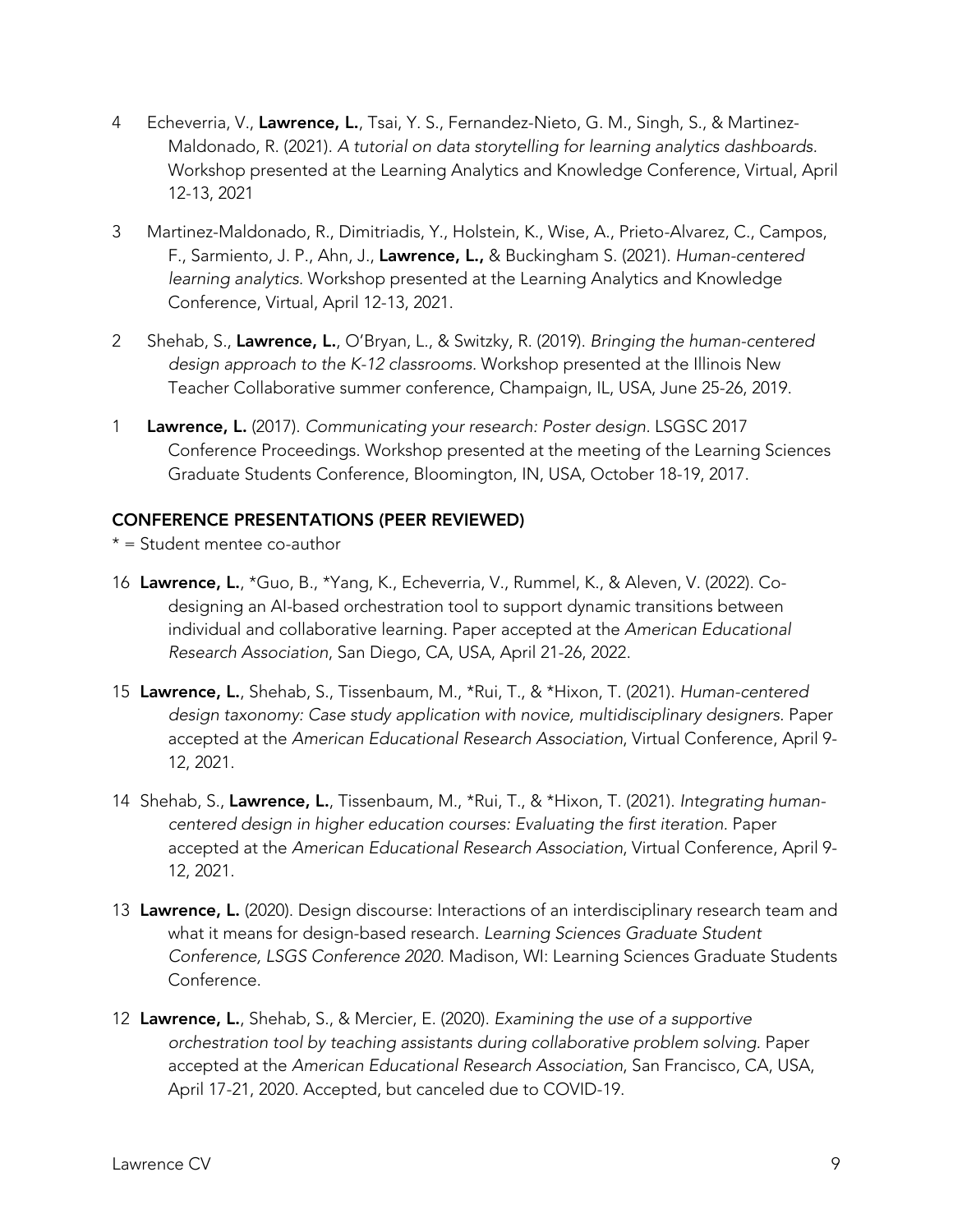- 11 Shehab, S., Lawrence, L., Tissenbaum, M., \*Rui, T., & \*Hixon, T. (2020). *Integrating humancentered design in post-secondary courses: Evaluating the first iteration.* Paper accepted to the *International Congress of Qualitative Inquiry*, Champaign, IL, Accepted, but canceled due to COVID-19.
- 10 Mercier, E., Paquette, L., Bosch, N., Lawrence, L., & Shehab, S. (2020). *The development and implementation of an orchestration tool based on live action log data.* Paper accepted at the *American Educational Research Association*, San Francisco, CA, USA, April 17-21, 2020. Accepted, by canceled due to COVID-19.
- 9 Jung, J., Mercier, E., & Lawrence, L. (2019). *Interrogating the tool design processes: Impact of practical needs in theory-driven tool design.* Paper presented at *the Association for Educational Communities & Technology,* Las Vegas, NV, October 21-25, 2019.
- 8 Lawrence, L. (2019). Exploring the design process of an interdisciplinary team building a collaborative orchestration tool. *LSGS Conference 2019 Contexts, Complexity, and Communities: Reflecting on and Reshaping Research on Learning*. Chicago, IL: Learning Sciences Graduate Students Conference.
- 7 Lawrence, L. & Shehab, S. (2019). *Integrating technology to support teachers' monitoring and intervention strategies during collaborative activities.* Paper presented at the *Graduate Student Conference*, Champaign, IL, March 8, 2019.
- 6 Cromley, J. G., & Lawrence, L. (2018). *Meta-analysis of learning from hypermedia: Surprising effects on knowledge, inferences, and transfer.* Poster presented at the biennial meeting of the *European Association for Learning and Instruction*, Aachen, Germany, August 12-16, 2019.
- 5 Lawrence, L., Henderson, A. K., & Mercier, E. (2018). Exploring collaboration between designers and educational researchers to improve interdisciplinary research methods. *LSGS Conference 2018 Expanding Apprenticeship*. Bloomington, IN.
- 4 Lawrence, L., & Mercier, E. (2018). *Designing for collaborative problem solving on multitouch tables.* Paper presented at the *American Educational Research Association*, New York, NY, USA, April 13-17, 2018.
- 3 Lawrence, L. (2018). *Comparing visual design for teaching data literacy with multi-touch tables.* Paper presented at the *Graduate Student Conference*, Champaign, IL, March 9, 2018.
- 2 Kelly, S., Mercier, E., & Lawrence, L. (2017). *Student collaboration to build joint understanding of data.* Paper presented at the annual meeting of the *American Educational Research Association*, St. Antonio, TX, USA, April 28-May 1, 2017.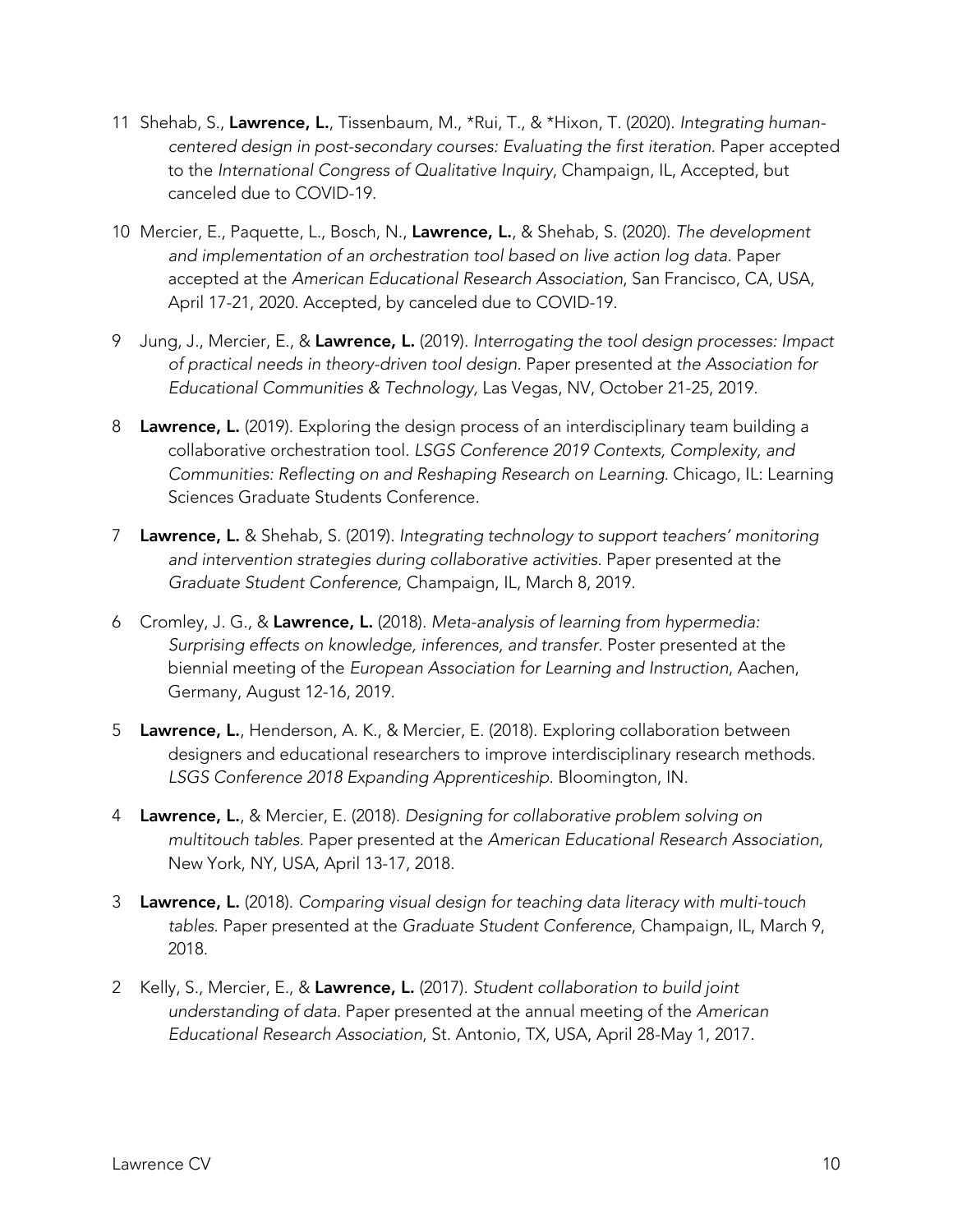1 Lawrence, L., Mercier, E., & Kelly, S. (2017). *Designing for data literacy with collaboration and multi-touch technology.* Poster at the annual meeting of the *American Educational Research Association*, St. Antonio, TX, USA, April 28-May 1, 2017.

## **TEACHING**

### **COURSES**

Course Developer & Module Lead, Justice, Equity, Diversity, and Inclusion (JEDI) in HCI (Human-Computer Interaction Institute 05-589), Carnegie Mellon University | *Spring 2021*

Curriculum Designer & Instructor, Summer Intensive Design Workshop, University of Illinois at Urbana–Champaign | *June 2017* 

Curriculum Designer & Instructor, Summer Intensive Design Workshop, University of Illinois at Urbana–Champaign | *June 2016*

Teaching Assistant, Design Thinking for Non-Majors (Art 301), University of Illinois at Urbana-Champaign | *Fall 2015* 

#### GUEST LECTURER AND CRITIC

Guest Critic, Graphic Design Capstone (Art and Design 471), University of Illinois at Urbana-Champaign | *Spring 2019* 

Guest Lecturer, Digital Environments for Learning, Teaching, and Agency Graduate Seminar (Curriculum and Instruction 590), University of Illinois at Urbana–Champaign | *Fall 2019*

Guest Critic, Graphic Design Capstone (Art and Design 471), University of Illinois at Urbana-Champaign | *Spring 2018*

Guest Lecturer, Mobile Learning Technologies (Curriculum and Instruction 590), University of Illinois at Urbana–Champaign | *Spring 2017*

## APP DEVELOPMENT

Food for Thought: Your food, your footprint. © University of Illinois Board of Trustees | *2017* https://apps.apple.com/us/app/food-for-thought-your-food-your-footprint/id1200031349

### MENTORSHIP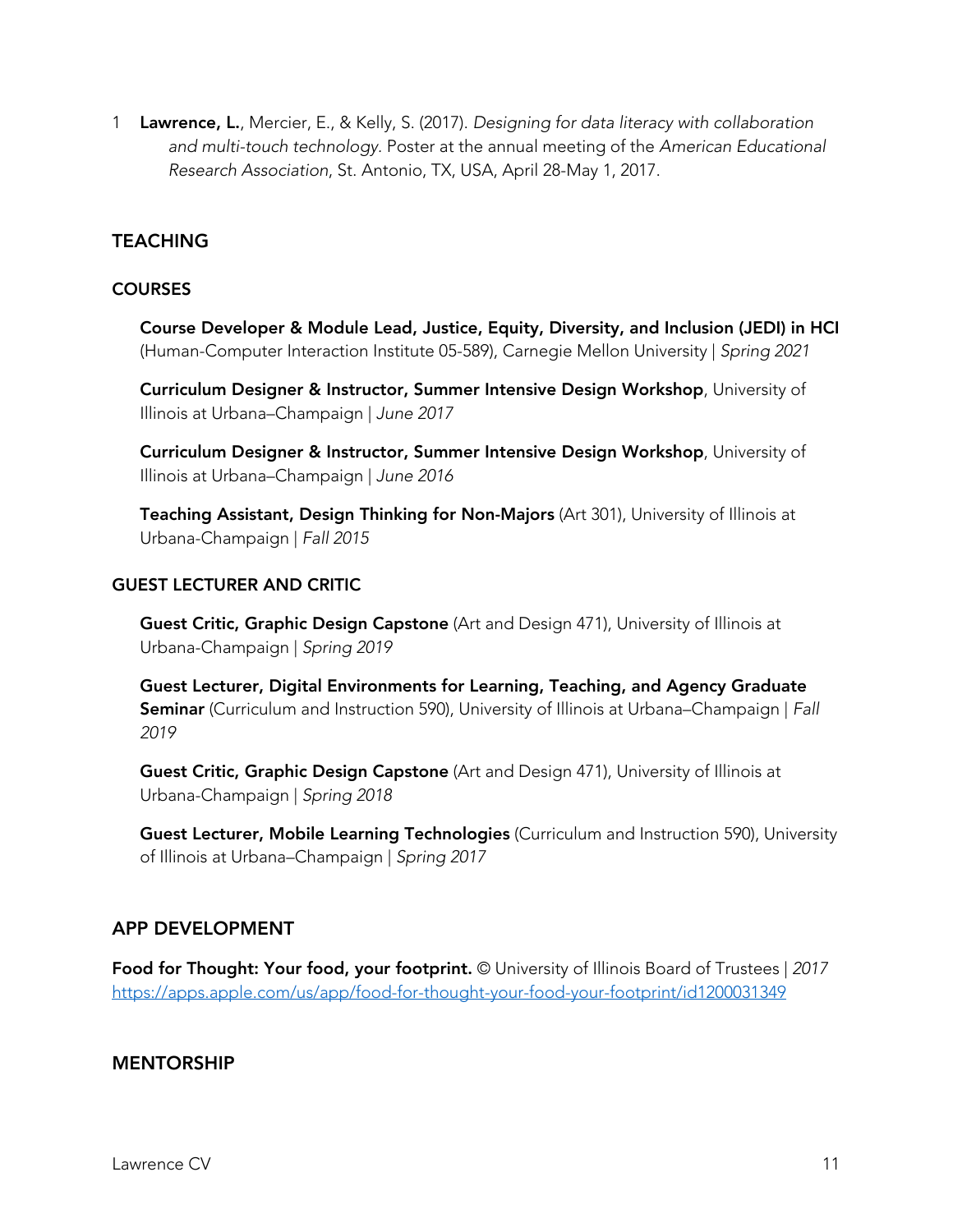#### GRADUATE STUDENT MENTORING

Taylor Tucker, UIUC, Education MS/PhD student | *Fall 2019 – Present* John Szura, UCI, Education PhD student | *Fall 2021 – Winter 2022* Tomo Nagashima, CMU, Computer Science PhD student | *Fall 2020 – Fall 2021*  Kexin (Bella) Yang, CMU, Computer Science PhD student | *Fall 2020 – Fall 2021*

### UNDERGRADUATE STUDENT MENTORING

Stephanie Park, UCI, Education Studies, Research Assistant | *Spring 2022 – Present* Yerin Ko, UCI, Education Studies, Research Assistant | *Fall 2021 – Present* Ethan Lin, UCI, Education Studies, Research Assistant | *Fall 2021 – Present* Tallie Gigi, UCI, Education Studies, Research Assistant | *Fall 2021*  Sabrina Valdez, UCI, Education Studies, Research Assistant | *Fall 2021*  Michelle Yang, UCI, Education Studies, Research Assistant | *Fall 2021*  Boyuan (Bill) Guo, CMU, Computer Science, Research Assistant | *Spring 2021* Jessica Li, CMU, Computer Science, Research Assistant | *Spring 2021* Veronica Halloway, UIUC, Engineering, Research Assistant | *Fall 2019 – Spring 2021* Tingting Rui, UIUC, Education, Research Assistant | *Summer 2019 – Summer 2020*  Tyler Hixon, UIUC, Philosophy, Research Assistant | *Summer 2019 – Summer 2020* Parth Patel, UIUC, Computer Science, Developer | *Fall 2018 – Summer 2020*  Ian Wells, UIUC, Computer Science, Developer | *Summer 2017 – Summer 2018* Gregory Fabry, UIUC, Engineering, Developer | *Spring 2015 – Spring 2017*  Max Collins, UIUC, Informatics, Developer | *Fall 2016 – Spring 2017* Kelly Cole, UIUC, Engineering, Developer | *Spring 2015 – Summer 2016* 

### UNDERGRADUATE GROUP PROJECT SUPERVISION OR CO-SUPERVISOR

Zimmy Kang, Christina Li, William Huang, & Vikrant Bathala, NSF REU | *Summer 2021,* CMU, Human/AI co-orchestration of collaborative classrooms, co-mentored with Vincent Aleven and Jonathan Sewall

Anna He, Natasha Rippert, Yifan Xu, & Joshua Marucheck, Summer Interns | *Summer 2021,* CMU, Cognitive Tutoring Authoring Tools, co-mentored with Vincent Aleven and Jonathan Sewall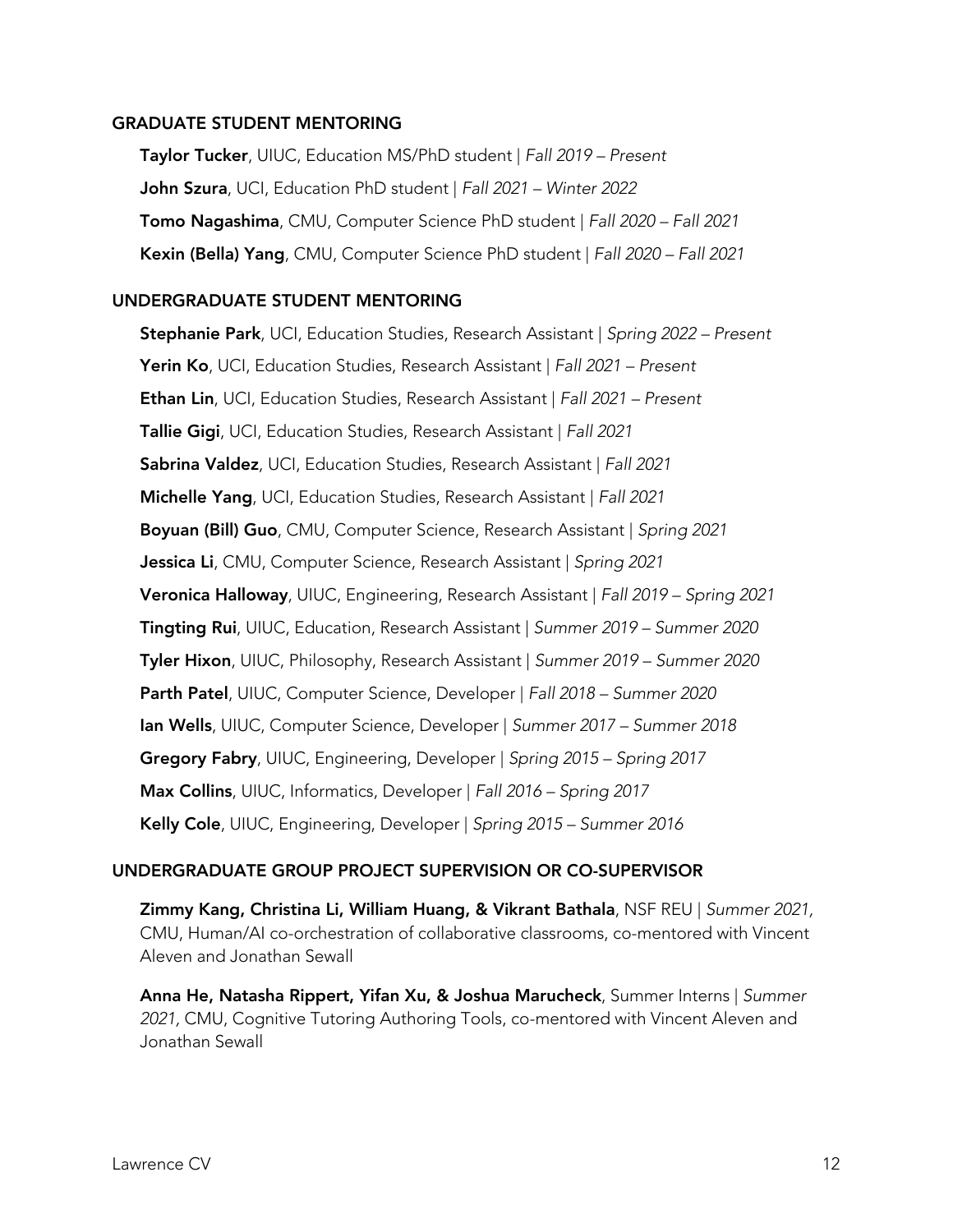Jacqueline Zhang, Christine Kim, Eileen Lee, & Ji Soo Geum, Capstone Project Human Computer Interaction Institute | *Spring 2021*, CMU, Human-centered approach to support collaborative learning, co-mentored with Vanessa Echeverria

Joon Jang & Jaewook Lee, NSF REU | *Fall 2020,* CMU, Human/AI co-orchestration of collaborative classrooms, co-mentored with Vincent Aleven and Vanessa Echeverria

Stella Yan & Alex Chiu, Independent Study | *Fall 2020,* CMU, Peer tutoring interface for Adaptive Peer Tutoring Assistant (APTA), co-mentored with Vincent Aleven and Johnathan Sewall

Oliver Qin, Siddharth Paratkar, & Sarah Pethani, Independent Study | *Fall 2020,* CMU, Designing an orchestration dashboard for K-12 teachers using AI tutor, co-mentored with Vincent Aleven and Johnathan Sewall

Sihan Wu, Xiaoying Meng, Xinying Hou, & Jeff Chen, Independent Study | *Fall 2020,* CMU, Designing gamified tutoring systems, co-mentored with Vincent Aleven and Tomo Nagashima

# ACADEMIC SERVICE

## ELECTED POSITION

Chair, Advanced Technologies for Learning Special Interest Group of AERA | *2021 - 2023* 

## CONFERENCE SERVICE

Co-chair for Online/Hybrid Experience, Educational Data Mining Conference (EDM) | *2022*

Program Committee (Associate Papers and Pictorials Chair), ACM Conference on Design for Interactive Systems (DIS) | *2021*

**Program Committee** (Reviewing), Learning Sciences Graduate Student Conference (LSGSC) | *2019*

## UNIVERSITY SERVICE

Graduate Student Representative, Search Committee for Assistant Teaching Professor in Computer Science Education, UIUC | *2019 - 2020* 

# CONFERENCE REVIEWING

ACM Designing Interactive Systems (DIS)

ACM CHI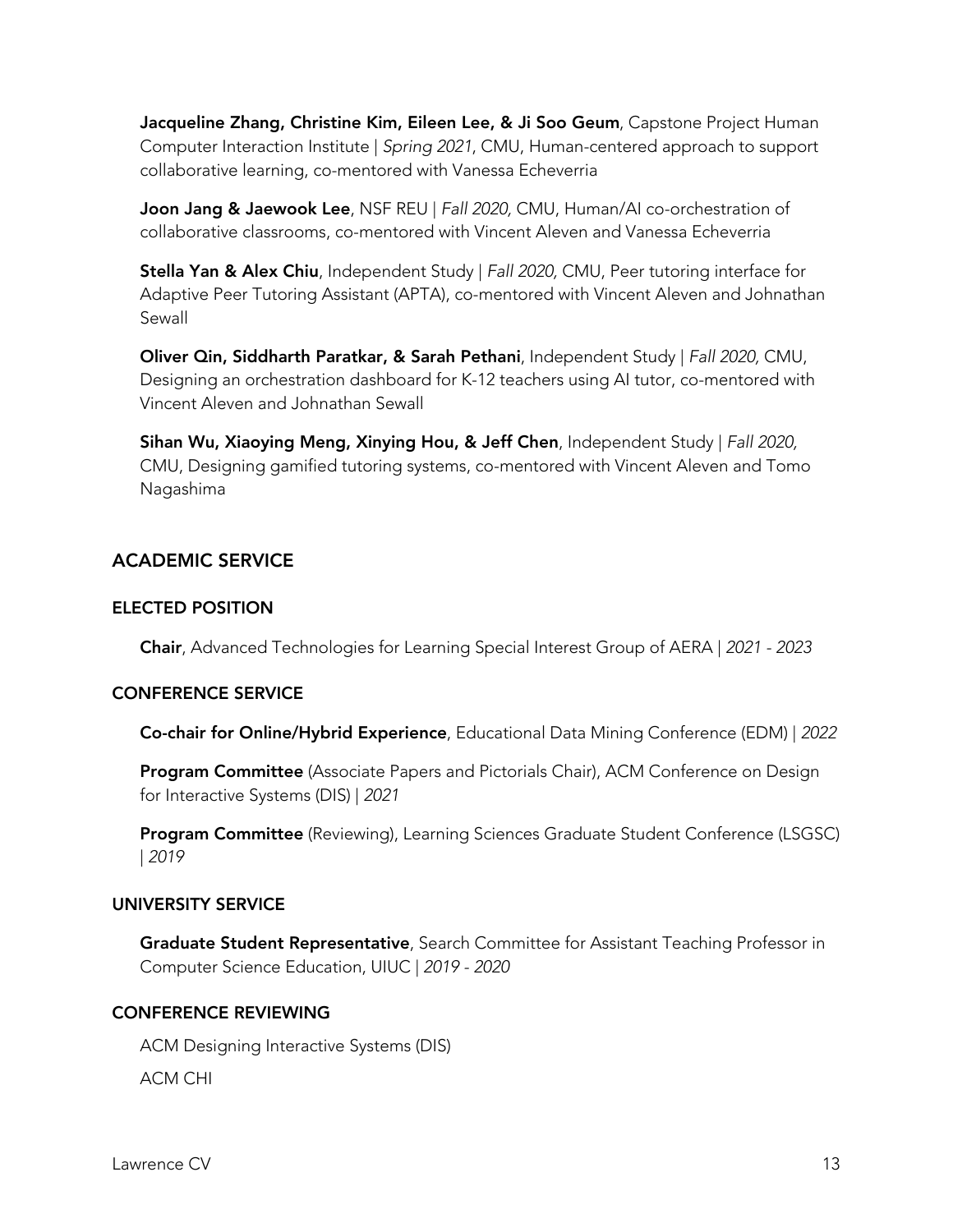American Educational Research Association Conference (AERA) International Association of Societies of Design Research Conference (IASDR) International Conference on Computer Supported Collaborative Learning (CSCL) International Conference on the Learning Sciences (ICLS) Learning Analytics and Knowledge Conference (LAK) Learning Sciences Graduate Student Conference (LSGSC)

### JOURNAL REVIEWING

Interaction Design and Architecture Journal International Journal of Artificial Intelligence in Education Journal of Computer Assisted Learning Journal of Mathematical Behavior Educational Psychology Review

#### BOOK REVIEWING

Nova Science Publishers

### **MEMBERSHIPS**

American Educational Research Association (AERA) Center for Integrative Research in Computing and Learning Sciences (CIRCLS) Emerging Scholars Design Justice Network (DJN) European Associate for Technology Enhanced Learning (EA-TEL) International Society of the Learning Sciences (ISLS) Society for Learning Analytics Research (SoLAR)

### PROFESSIONAL EXPERIENCE

Educational Design Consultant | *November 2015 – Present*  Freelance Designer | *September 2012 – June 2018*  Graduate Design Intern, The Meyocks Group, West Des Moines, IA | *June – August 2015*  Graphic Design Intern, 818 - A Tiny Design Empire, Des Moines, IA | *March – June 2015*